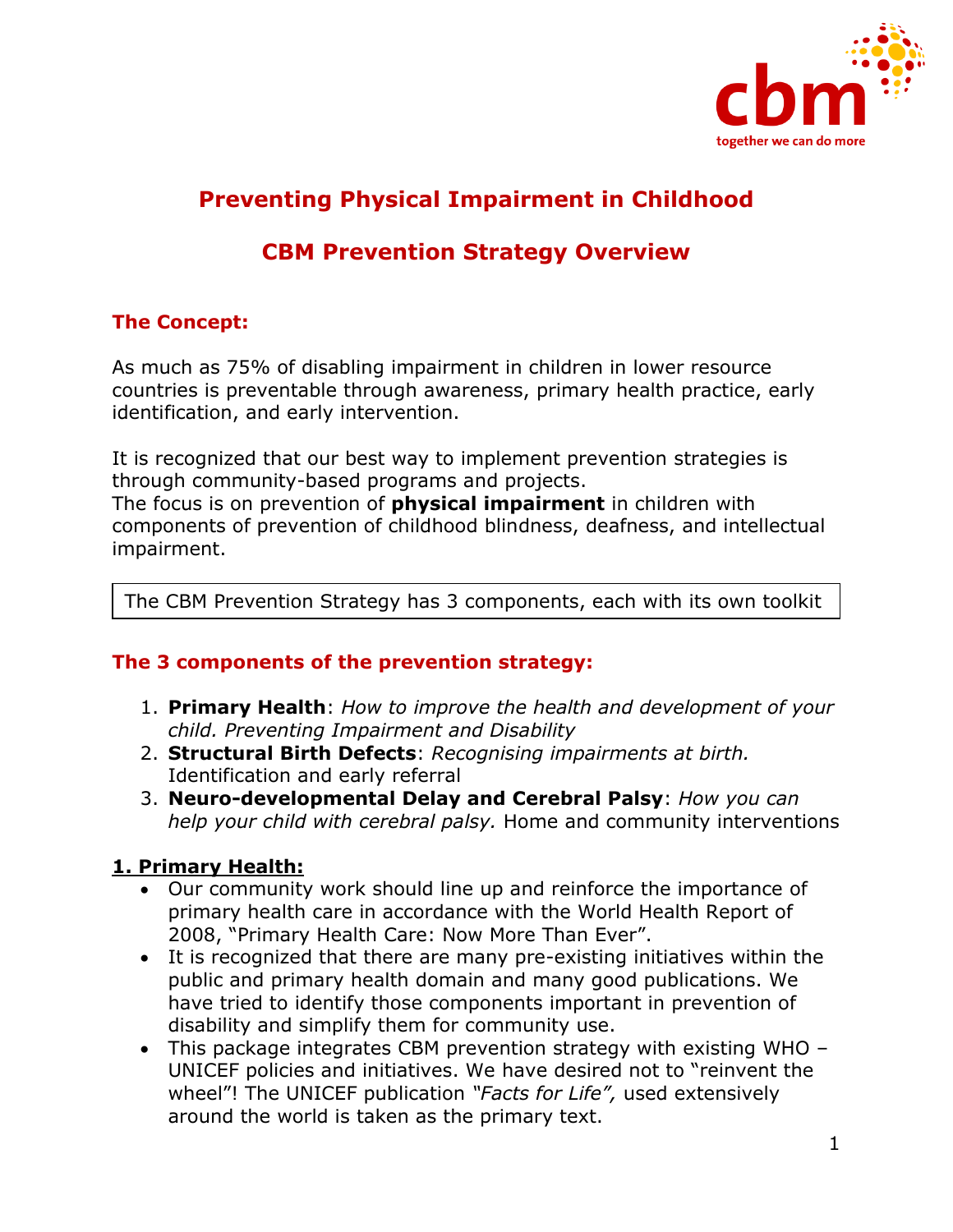• We have put the emphasis on prevention of disability, not just disease prevention strategy.

#### **2. Neuro-developmental Delay and Cerebral Palsy: Home and community interventions**

- Conditions causing neuro-developmental delay, of which cerebral palsy is the most prevalent, constitute a very large burden of disabling impairment in children
- Early awareness and early intervention with stimulation programs forms the basis of care. Medical and surgical intervention plays only a small role and is seldom needed.
- Early intervention/stimulation programs are best applied in the home and community, not in health institutions.
- This toolkit focuses on parental and caregiver education as a basis for effective implementations in the home setting
- This module will be implemented by community rehabilitation workers and follows principles laid out in the Werner text, *"Disabled Village Children",* Chapter 9
- A very good training tool is the "Getting to Know Cerebral Palsy" resource for facilitators, parents, caregivers, and children with developmental disabilities. It is available on [https://www.ubuntu](https://www.ubuntu-hub.org/resources/working-together-with-families-and-children-with-developmental-disabilities/)[hub.org/resources/working-together-with-families-and-children-with](https://www.ubuntu-hub.org/resources/working-together-with-families-and-children-with-developmental-disabilities/)[developmental-disabilities/](https://www.ubuntu-hub.org/resources/working-together-with-families-and-children-with-developmental-disabilities/)

## **3. Structural Birth Defects: Identification and early referral**

- Many structural birth defects go unrecognized and untreated with subsequent disabling impairment
- This toolkit focuses on educating birth attendants and maternity units in early identification and referral
- Integrating this toolkit with maternal health programs is likely to be fruitful
- The laminated flip-chart contains photographs of specific structural defects
- The emphasis is on immediate referral since many structural defects can be cured or improved by early intervention, notably reconstructive surgery
- Community trainers and health workers are encouraged to identify appropriate referral pathways as part of the package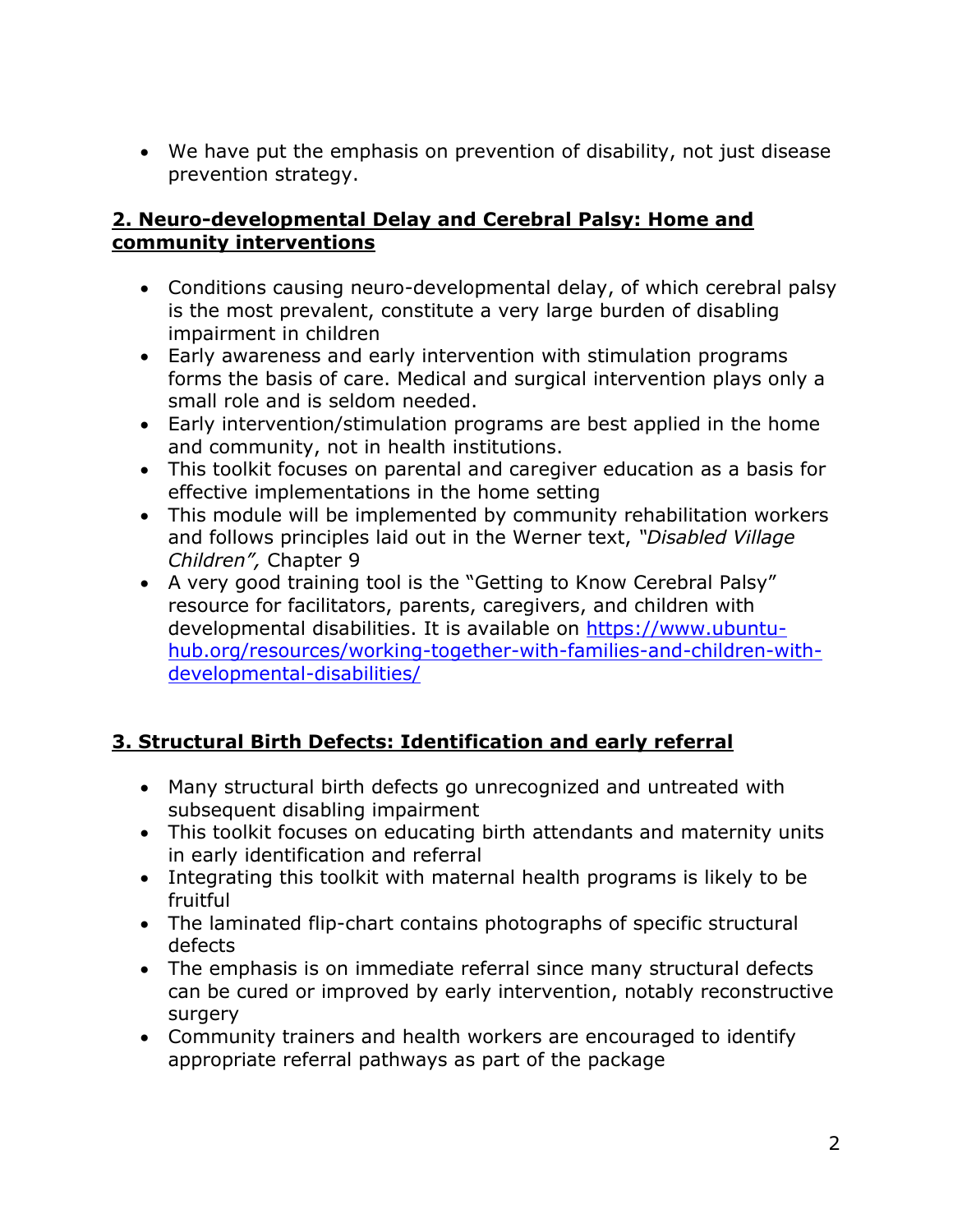CBM has developed prevention "toolkits" intended for distribution and utilization in community programs.

## **The "Toolkits":**

The toolkits seek to encompass the following:

- Advocacy and awareness for prevention and early intervention
- Integration with existing primary health care initiatives
- Parental support information, notably neuro-developmental delay, and cerebral palsy
- Encourage referral & treatment pathways

#### **Each prevention toolkit has 3 tools:**

#### **1. Laminated flip charts**

- $\circ$  These are the main implementing tools in the prevention program, developed as A4 sized booklets which can be carried easily.
- o They constitute the basic information a community rehabilitation worker needs to convey to caregivers, primary health providers and other appropriate user groups,
- o They are primarily visually presented, taking into consideration audiences with limited literacy, with three or four bullet points per page for the community workers to reinforce.
- o Larger A1 sized flip charts are also available

#### **2. A training manual**

- o This is a more comprehensive document or booklet with background information on the impairments, prevention, and treatment strategies. Intended for trainers and leaders.
- $\circ$  This is quite detailed but practical. It forms the curriculum used by teachers in schools of health providers, public health, and community rehabilitation workers.
- o May also be used as an advocacy document with ministries of health and other civic authorities.

#### **3. Individual fact sheets or pamphlets**

o These outline on one or two pages a specific impairment or strategy. They are intended for overview and quick reference by managers and others.